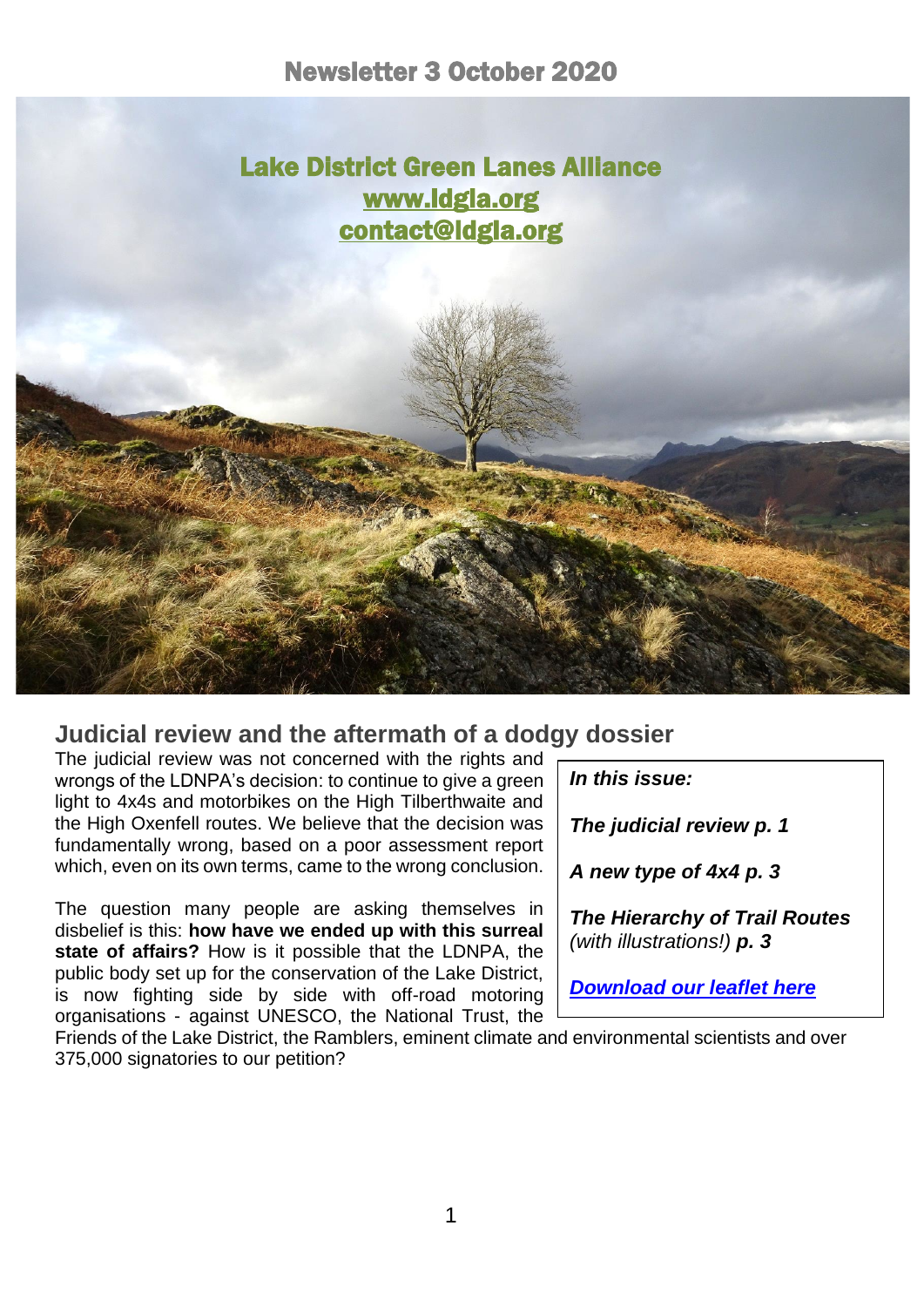# **LDNPA: we want to ban motor vehicles on green lanes**

The sense of disbelief only grows when you see that the LDNPA said in a leaflet on green road driving in 2002 that "**green road driving is not compatible with National Park purposes**". In 2003 the LDNPA wanted to ban motor vehicles on green lanes. Its corporate operations director, Bob Cartwright, said (as reported in the Westmorland Gazette of 15th August 2003): "One vehicle used irresponsibly in the wrong conditions can cause damage which takes ten years to repair." He also said the Authority hoped a ban would foster an environment where off-roading would

*Green road driving is not compatible with National Park purposes. LDNPA Green Road Code leaflet 2002* become socially unacceptable in "England's finest landscape - a place where people like to get some tranquillity."

So what happened? A month later, in September 2003, the umbrella organisation for off-road motorists, LARA, said it would no longer cooperate with the LDNPA in the joint Hierarchy of Trail Routes scheme (see separate

article in this issue) – as revealed in the minutes of the joint Trails Management Advisory Group of 29 September 2003. This had the desired effect: the LDNPA changed its policy, showing clearly who is calling the tune on access for off-road motorists.

## **LDNPA to UNESCO: we are dealing with 4x4 damage**

The contradictions continue. In its bid for World Heritage status published in 2015 the LDNPA set out in great detail how it is protecting the precious landscape of the Lake District against the impact of recreational motor vehicles, fighting legal battles to conserve green lanes, for instance by prohibiting recreational motor vehicles on Walna Scar Road near Coniston. It is not just ironic,

but a cause for deep concern that this time the LDNPA fought a legal battle not for, but against conservation.

#### **LDNPA: green lanes are unsuitable for motor vehicles**

In 2005 the LDNPA published a report on a consultation about green lane strategy, with the following comment: "These roads were never

designed to withstand use by modern, heavier motorised vehicles..." a view endorsed by highway engineering experts. But in its 2019 Assessment Report for the Rights of Way Committee the LDNPA comes to a very different conclusion: the High Tilberthwaite route, we read on p. 39 under D, "lends itself to use by 4WD and motorbikes".

Off-road motorists have every reason to be enthusiastic about an Authority that has not only adopted their views, but is prepared to fight for them in court; an Authority that, rather than envisaging a ban on non-essential motor vehicles, endorses the recommendation of off-road motorists to set up a consensus management group. Where has such a scheme been successfully introduced? - a question to which the LDNPA has no answer. The Authority bases the recommendation on its Assessment Report, a document with an inbuilt bias in favour of offroading. The 80-page report misrepresents the LDNPA's own survey evidence and statements from farmers and approvingly quotes claims that "driving and riding on unsealed roads for the sole purpose of a challenge … is as much a part of the cultural history of the area as many other activities." This is the first time the LDNPA openly presents off-road motoring on a par with walking and mountaineering. It is an astonishing and shameful claim.

*Just treat the natural world as though it is precious, which it is. And don't squander those bits of it we have control of. David Attenborough*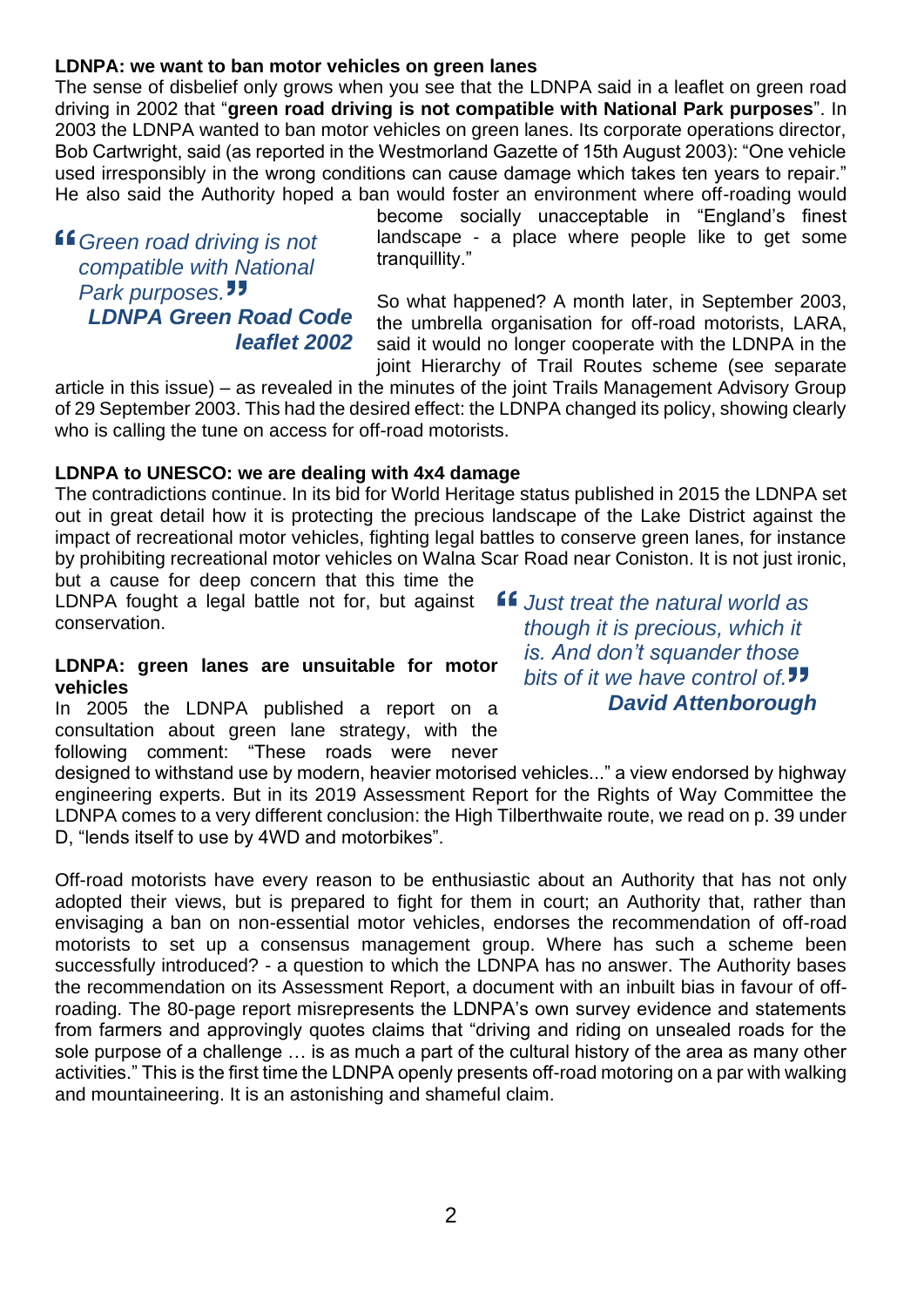### **What have we learned from the judicial review?**

The first lesson is that the National Park Authority has wide, and worrying, discretionary powers. The only people who can scrutinise its decisions and make it change direction are its Members. They are not directly elected by, or accountable to, residents of the National Park but it is they who are responsible for the governance of the Authority, for its policies and for its strategic direction. They are also supposed to hold the Executive to account. We can only hope that they will realise that dodgy dossiers lead to dodgy decisions.

What we have also learned is that many people really do care deeply about the green lanes of the Lakes and want them to be freed from the damage and nuisance inflicted by non-essential motors. The success of the crowd-funding initiative (supported by 2,480 members of the public), while it did not lead to success in the High Court, gives us the assurance that the Green Lanes Environmental Movement (GLEAM), the organisation that took the LDNPA to court, and the LDGLA express the public's desire for the peace, tranquillity and beauty that green lanes embody.

> *Keep the pressure on. The LDPNA is completely out of step both with the local community and the public who love the peace and solitude of the remaining wild places in this tiny overcrowded island of ours.*

> > *One of many comments on CrowdJustice*

# **A new type of 4x4, or aliens in High Nibthwaite?**

A convoy of off-road vehicles not seen before made an appearance at High Nibthwaite recently: small, fast and very expensive. The promotional video explains that it "clips trees and grazes tyres." Unbelievable.

It also "hugs corners with precision, charges challenging terrain with confidence and launches with predictable flight."

This is appropriately aggressive language for an aggressive vehicle and a macho attitude bent on dominating nature. But this comes at a heavy cost, both environmental (carbon emissions, damage to the track) and social, for residents, walkers and cyclists.

# **The Hierarchy of Trail Routes (HOTR)** This is the scheme currently in place on the green lanes of



the Lake District – and according to LDNPA management it is a success. Which makes you wonder: if this is success, what does failure look like?

#### **What exactly is the HOTR?**

It is a partnership scheme set up in the 1990s by the LDNPA and offroading organisations which is supposed to deliver sustainable management of Lake District green lanes. It asks drivers (see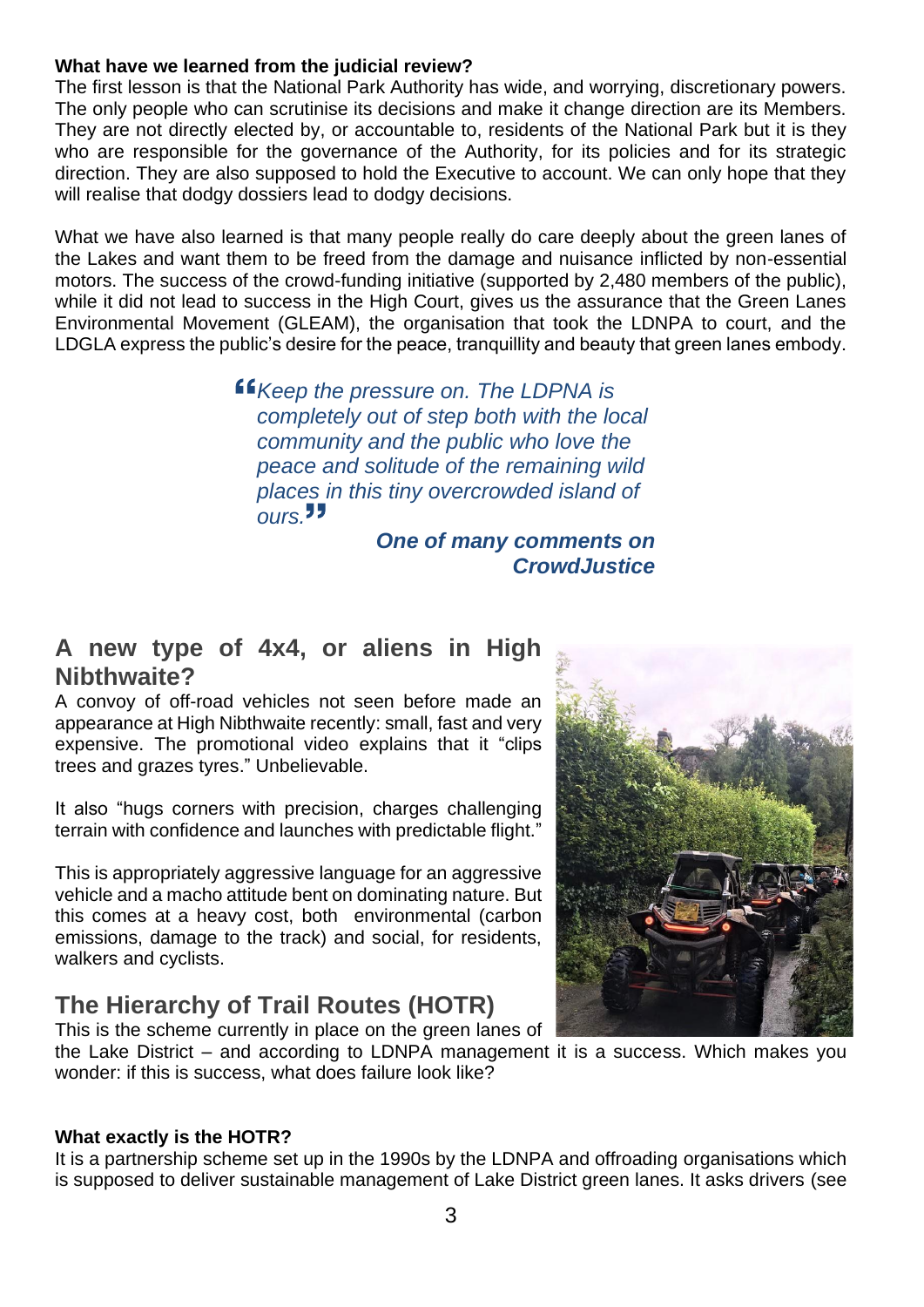the HOTR sign below) not to travel in groups of above four 4x4s and six motorbikes, and not to "travel after dark or after wet weather" (after wet weather? Surely not a problem in the Lake District). It also classifies green lanes into three categories - Red, Amber and Green - where red routes are the most vulnerable ("proceed with great care…These routes are under the greatest pressure and there may be environmental issues plus the potential for misunderstanding or conflict with other users") and green routes are the least problematic.



## **What are the problems with the HOTR?**

There are several basic problems : the scheme is voluntary, so cannot be enforced, and many drivers don't observe it. More importantly, the scheme, even if it could be enforced, does not set

any overall limits on the number of vehicles allowed to use the routes. On the High Tilberthwaite track for instance there have been up to 50 vehicles per day, according to vehicle loggers. Somewhat surprisingly assessment of the routes is not carried out by independent experts but by the motor cycle group TRF (Trail Riders Fellowship) and the 4x4 group, GLASS (Green Lane Association), with no involvement of nonmotorised users or LDNPA or Cumbria County Council.

#### **How did the HOTR start?**

The LDNPA formally adopted the HOTR in 1999. It began as an initiative of the umbrella motoring group LARA (Land Access and Recreation Association) and was then developed jointly between LARA and the LDNPA. Later on other bodies were briefed on and introduced to the scheme, e.g. the Friends of the Lake District, the Ramblers and some Parish Councils. In 2006 Cumbria County Council took on the management of the HOTR, but the LDNPA continues



to be "closely involved with access management" and all the signs on HOTR routes in the Lake District bear the LDNPA as well as the LARA logo.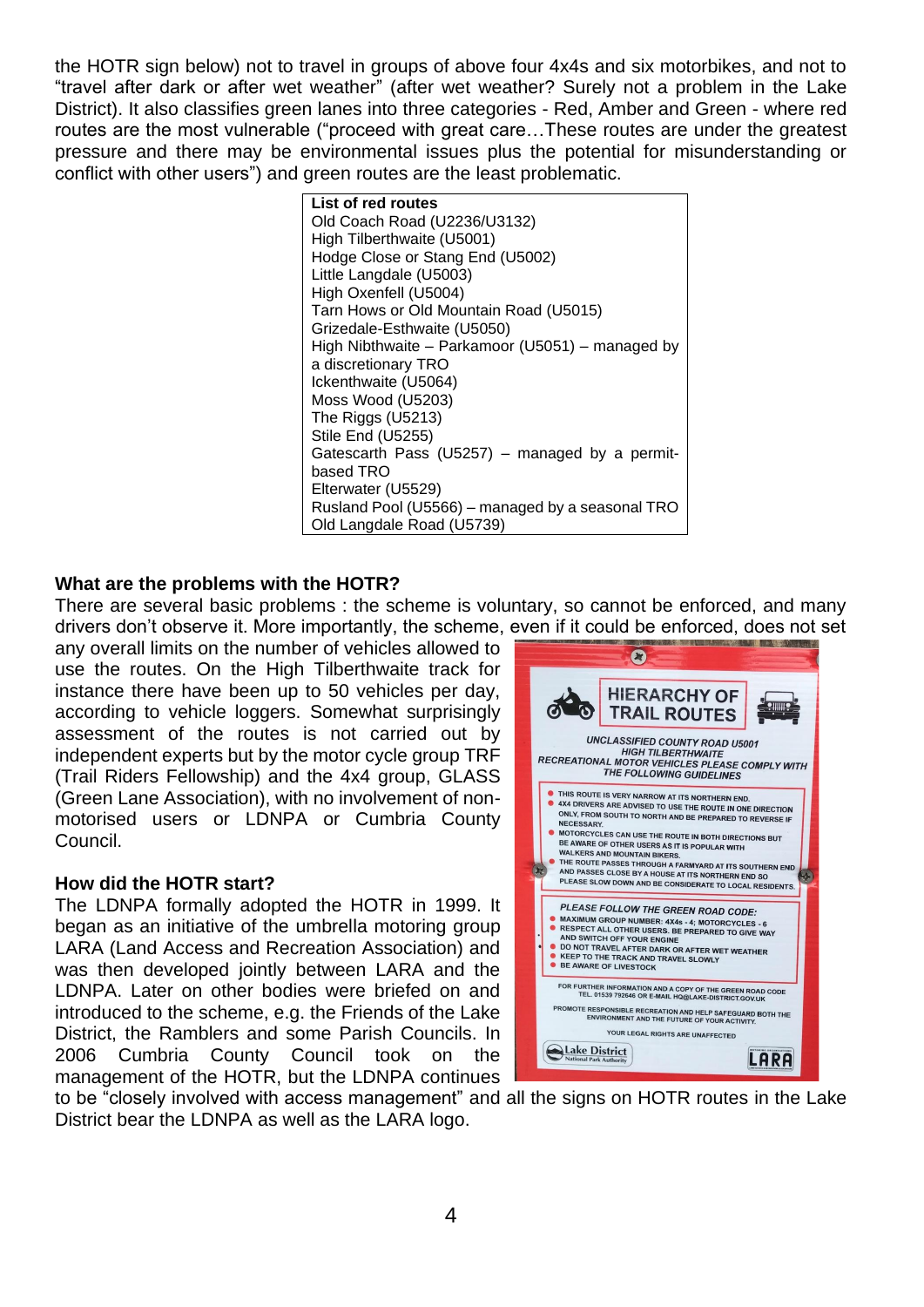#### **What did Parish Councils say about the HOTR?**

The Cumbria Association of Local Councils warned that putting up HOTR signs would attract offroad traffic – and that is exactly what happened. For instance, on the Tilberthwaite track the number of 4x4s rose from 30 a month to 163 a month on average, an over five-fold increase. There were also protests from residents of Little Langdale and the Langdales Society.

*I think it's disgraceful that the lanes of the Lake District should be abused as they are at present - and with the approval of the authorities! - and I just hope that common sense prevails, and peace is restored to our beautiful landscapes.*

# *Andrew Wordsworth, descendant and biographer of Wordsworth*

#### **Has the HOTR been a success?**

The LDNPA never set any criteria for assessing the success of the scheme. But among the criteria for any green lanes management scheme surely should be the overall number of vehicles, surface damage and the impact on other users and on the environment. By those measures alone the HOTR has been a resounding failure. As early as 2003 Bob Cartwright, corporate operations director of the

LDNPA, said that the HOTR "had not eliminated erosion, irresponsible drivers and regular complaints about inappropriate vehicle use". So even at a time with much lower traffic than today the LDNPA thought a ban on recreational off-road vehicles was the only solution.

After 20 years of the HOTR the High Tilberthwaite Road was in such a bad state that repairs were carried out at a cost of £100,000, according to Cumbria County Council. In the decades before the introduction of the HOTR no resurfacing was needed.

## **What is the LDNPA proposing now for High Oxenfell and High Tilberthwaite?**

For High Oxenfell: do nothing, let the farmer suffer and walkers complain. For High Tilberthwaite the Authority takes up, almost word for word, the recommendation of the off-roaders: form a consensus management group. This is exactly the

same concept as the Hierarchy of Trail Routes: get offroaders and non-motorists round the table and let them thrash out a compromise.

To make this proposal sound like a new idea, the LDNPA had to disregard the existence of the HOTR. But the HOTR is very much alive. Both the Tilberthwaite and High Oxen Fell routes are part of it and have been since the late 1990s; both carry HOTR signs (the new HOTR sign (above) was only put up very recently – a sign for which LARA and the LDNPA claim co-responsibility.) As recently as 2015 the Countryside Access Adviser wrote in a letter that the LDNPA works closely with Cumbria

*A society that doesn't look after its countryside is deeply irresponsible.*

*I don't mind if people want to love their vehicles and want to test them - but surely not in internationally beloved beauty spots.*

*James Rebanks, author and Lake District farmer*

County Council on access management and that the HOTR scheme "has been successful in terms of what it set out to achieve" (despite there being no success criteria). So the solution proposed by off-road motorists and the LDNPA is precisely what we have had for the last 20 years. It is also a scheme that benefits the off-roaders and nobody else.